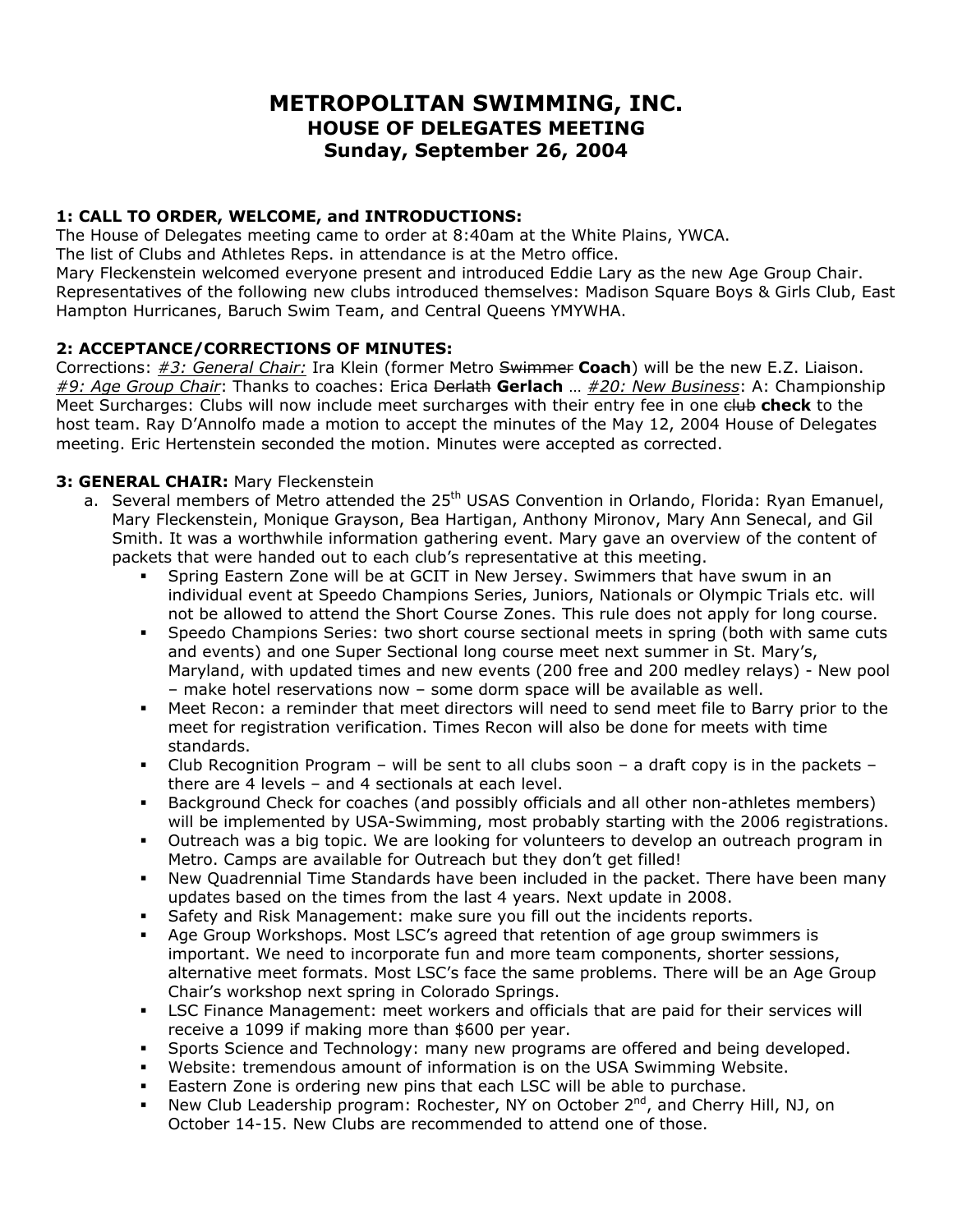- b. The **Swimposium** that was originally scheduled for today has been postponed to the spring because USA-Swimming doesn't host it on Sundays. It will be an all-day affair for coaches, swimmers, parents, and non athletes.
- c. Each Chair will be asking for committee members. Please volunteer!
- d. JoAnn McCaffrey who has been our Safety Coordinator has resigned. She is now involved with Connecticut Swimming. We are looking for a new Safety Coordinator. Suggestions are welcomed.
- e. Three Metro Swimmers participated in the 2004 Olympic Games in Athens: Jenny Thompson (Badgers) represented the United States, Paola Duguet (Badgers) represented Columbia, and Jackie Pangilinan (Y-Middies) represented the Philippines.
- f. United States Swimming 2004 Outstanding Service Award sponsored by ConocoPhillips was given to Monique Grayson.

# **4: TREASURER'S REPORT:** Mary Ann Senecal

- New format for financial report. Mary Ann went over the important items. The report was available at the meeting. September 1, 2003 to August 31, 2004: Overall balance is \$3,765.00. A motion to accept the report was made by Dave Ferris, seconded by John Pisano and accepted by all.
	- Report from Convention: Overview of some of the meetings Mary Ann attended at Convention:
		- $\circ$  Novice to National: "How They Did It": importance for the athletes to set goals, and to readjust these goals periodically.
		- $\circ$  Camps: USA Swimming funds different types of camps: Regional Distance and Regional Select camps, LSC Catch the Spirit Camps, etc.
		- o Growth, Development, and Retention of Age-Group Athletes: Developmental skills acquired progressively and sequentially – Coaches need to ensure activity/demands are appropriate.
		- $\circ$  Males in Swimming: a task force was appointed in November 2003 to research and develop an understanding of why males are not participating in sports in general and specifically in swimming. Recommendations: marketing swimming to boys and fathers through mediums like ESPN TV.

# **5: ADMINISTRATIVE VICE CHAIR:** Bea Hartigan

- Report from Convention: Most important item is Background Check for Coaches. It is well overdue. Bea's complete report will be sent to Barry and included with the minutes.
- **Highlights of report:** 
	- $\circ$  Officials meeting meeting/workshop that went on for 2 hours then Burning Issues for Officials (for example: swimmer that becomes ill/injured may be excused from appearing in an event if there is documentation of some kind, and then reinstated if he/she feels better, without penalty - responsibility in this case - try to get a note from a physician in attendance to cover yourself).
	- $\circ$  Safety incident reports of occurrence MUST be filed out and sent to USA Swimming and to Safety Chair. Was the swimmer involved registered? Claim form will be sent to parents.
	- $\circ$  Adapted Records Bea made a comment at that meeting that Martha McKee died more than a year ago and has not yet been replaced.
	- $\circ$  Officials they are looking to have more officials who have achieved their National Level Certifications to also volunteer at regular meets or do mentoring, etc. to give back to their respective LSC's.
- New York Sharks and Team Rockland –are not allowed to vote at this meeting because of Metro Championship meet fees that have not been paid since last spring (Age Group Championships). Reminder: Teams must submit payment with the entries or at least submit a voucher. A meet host has the right to refuse entries without payment! (especially from teams that consistently are late to pay for their entries)
- Metro rule is that teams must give a specific time for warm-up and start for each session. Don't write "no sooner than..." this is not adequate! Be specific. At least 4 teams at the moment need to review their meet material because of this problem: NBS – MSC – AG – VAC.
- Hearing will be held by the Review Committee about Clubs that don't pay their meet fees on time. Bea reminded all that meet hosts don't have to accept teams that regularly don't pay for their meet entries.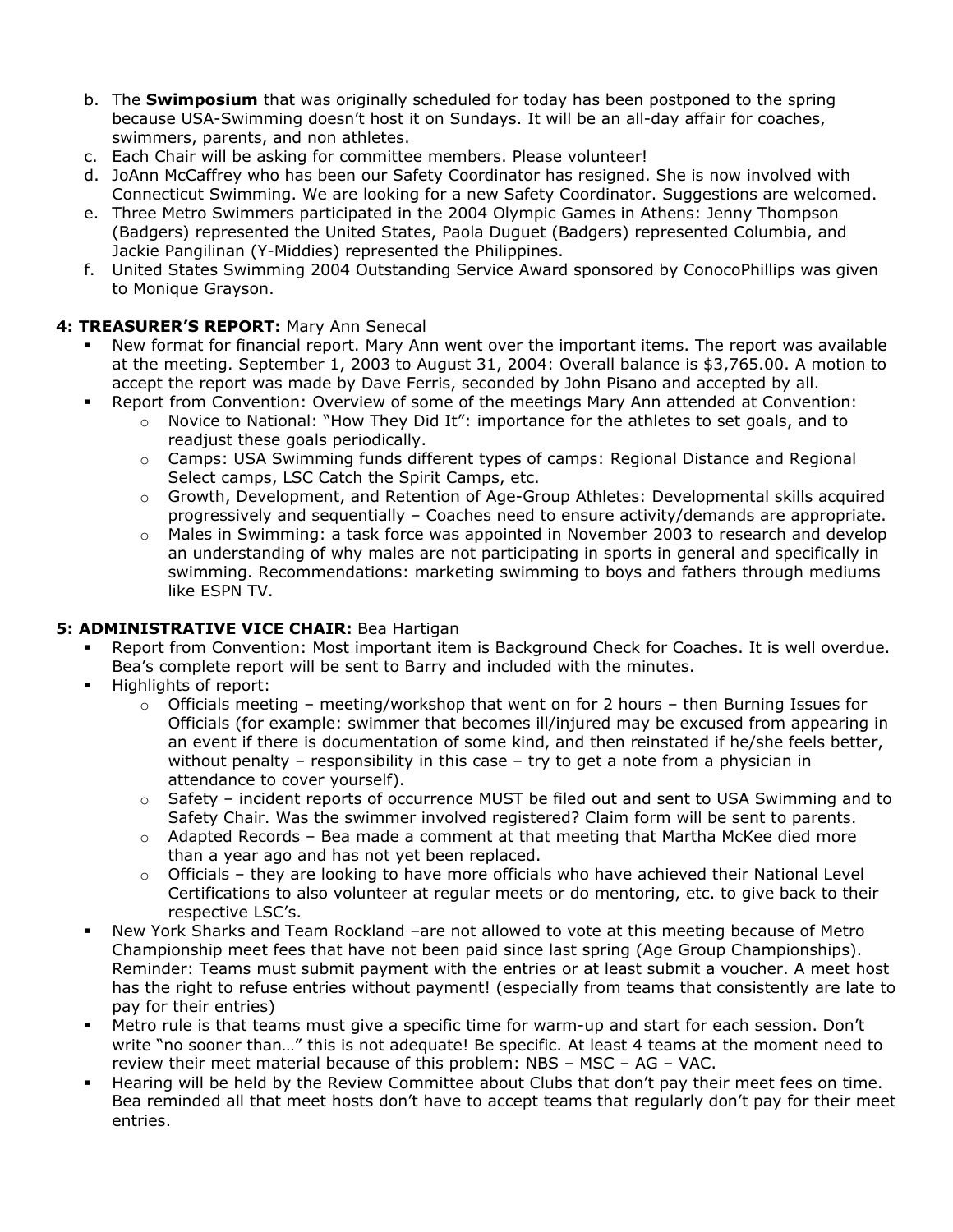#### **6: FINANCE CHAIR:** George Rhein

- At the May meeting, George presented the proposed budget for 2004-05. Anyone with ideas about the next budget is asked to email George in January to request funds for the 2005-06 budget.
- Money that was invested in the spring made about \$4000 as of June.

#### **7: OFFICIALS CHAIR:** Holger Fietkau & Chris Sawicz

- Chris mentioned that they had a meeting with the Metro area chairs cooperation with coaches is appreciated – we need more officials!
- Dates and times for Recertification Clinics, Administration clinics and new officials' clinics will be posted on the Metro Website – there will be clinics at FLY, LIAC, AGUA, Suffolk, and Westchester.
- Officials Scholarship there have been so many applicants that this year we will give 4 scholarships of \$500 each (instead of 2 for \$1000) – Information will be posted on the website.

#### **8: SENIOR CHAIR: Dave Ferris**

- In addition to the Metro Swimmers that participated in the 2004 Olympic Games in Athens, Julia Smit of TVSC was a finalist at Olympic Trials.
- At Nationals this summer, two Metro teams were in the Top 20 (Asphalt Green and Three Village)
- Dan De Marco from LIAC was a National Champion in both the 5 and 10K Open Water
- Asphalt Green won its first SuperSectional Championship (Speedo Champion Series in Buffalo).
- LIAC was Senior Mets Champions this past summer.
- This summer we will see the reinstitution of USA-Swimming long course Junior Nationals (this will be an Open 18-under Championship). Entry times are posted on the USA-Swimming website. Much faster than the cuts used by NCSA for the spring Junior Nationals (closer to US Open cuts). It will be held long course at Irvine NOVA, California. Dave believes that Bonus events will not be offered.
- Spring Speedo Champions Series 2005 LIAC along with Nassau County bid on that meet. Dave is still waiting for a permit for it and this will influence the future for 2006.

# **9: AGE GROUP CHAIR:** Eddie Lary (Mary Fleckenstein)

Since Eddie Lary has just taken over as Age Group Chair, Mary gave the report.

- Long Course Zones was very successful We took second place overall. Congratulations to our swimmers and coaches for a job well done. Coaches were Ed Kropp, Erica Gerlach, Howard Hinds, George Rhein, Dragos Coca, Gil Smith and Edgar Perez. Chaperones did a fantastic job managing 137 swimmers. We are still working on uniform parts that are missing!
- The 11-12 girls 200 medley relay team of Jenna Birkmire, Alex Forrester, Britney Anderer and Melanie Gaffey bettered the NAG ALL STAR record and will receive certificates from USA-Swimming.
- Metro took 137 swimmers to Zones (all but 28 were 11 and older). There were about 30 swimmers that qualified in only one event! The issue of minimum number of events at long course Zones was brought up last September at the General meeting. Mary is asking the board to revisit that issue again in order to travel with a more manageable number of swimmers – huge responsibility and huge expenses. We filled 2 busses and 1 van – and many swimmers went with their parents. It would work better if we had a two events minimum per swimmer. Although the team was well behaved and no major problems occurred, it is requested that the board streamline the Zone team. Long discussion followed on that subject. **Suggestions about this should be emailed to Eddie**  Lary at [elary@asphaltgreen.org.](mailto:elary@asphaltgreen.org) We will have proposals ready for the January House of Delegates.
- Zone Quals and JO's will be different this year. JO's will be trials/finals meet at Eisenhower Park. We are encouraging all teams to participate in this meet. **Zone Qual. meet will be just as it is stated – for those swimmers who will definitely go to Zones if they qualify.** Swimmers that are just looking for Trials/Finals meet and have no intention, or are not eligible to go to Zones should go to JO's instead.
- Eddie Lary is very interested in revamping a camp program and would love any input from coaches. Eddie wants to run camps on a quadrennial basis. For example alternating boys, girls, younger swimmers, older swimmers. Connecticut and Massachusetts are interested in doing joint camps with Metro. Email Larry with ideas.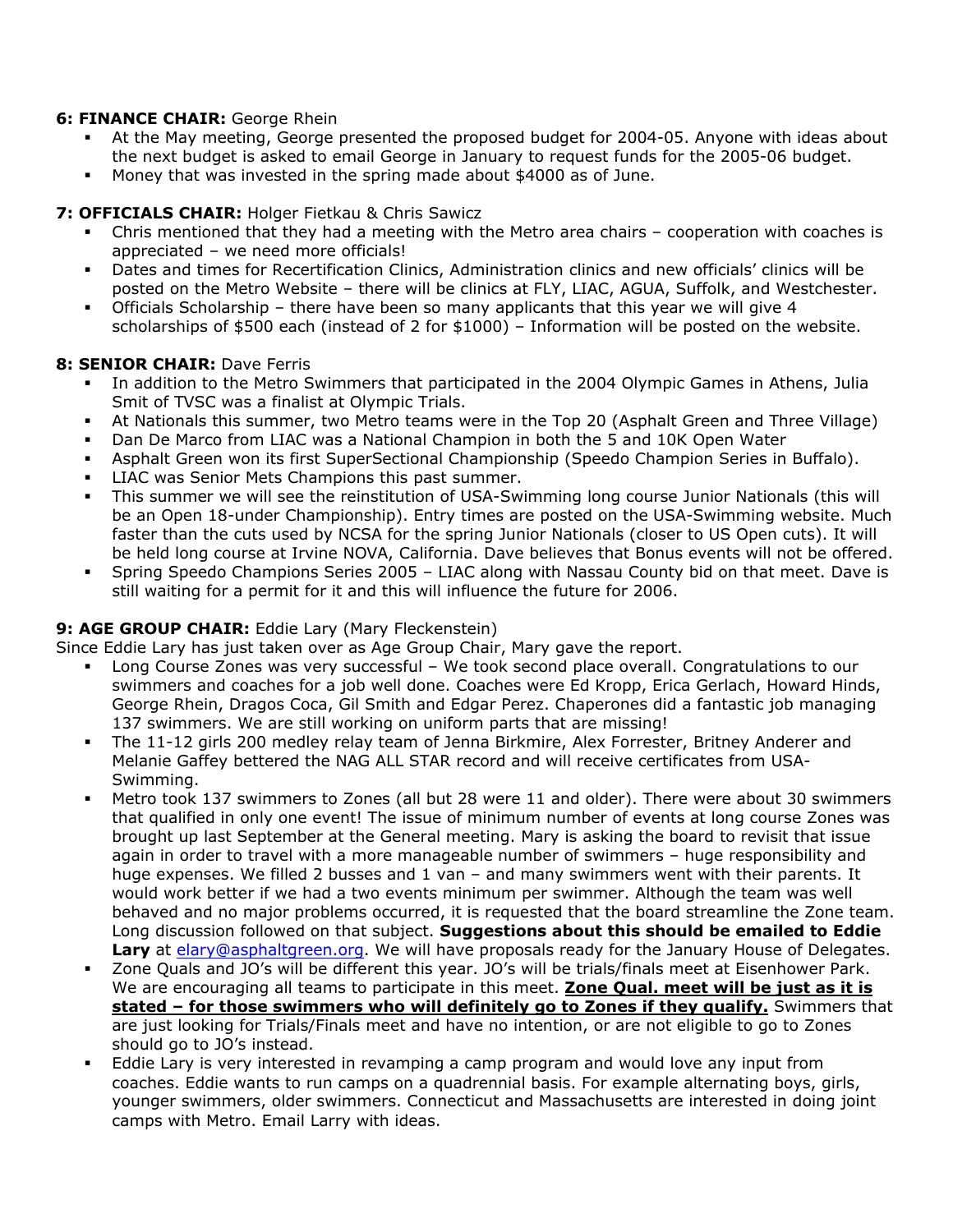### **10: COACHES' REPRESENTATIVES:** Gil Smith

- Convention Report: Gil was happy to attend and really believes that the money is being put to good use.
	- $\circ$  Communications Committee: USA-Swimming website has improved tremendously. Each club will be able to have a page with link to their clubs info or website, link to teams results, online test for officials are online, online meet registration, etc. USA-Swimming will mail each club the information about this program.
	- $\circ$  Splash Magazine: Jim Rusnack, USA-Swimming Staff Liaison and managing editor of Splash, talked about his plan for instituting more local-level coverage in the magazine by way of one-page personality features about coaches, athletes and volunteers from each Zone. Anyone with local-level story idea should contact him at [splash@ususwimming.org](mailto:splash@ususwimming.org) or [jrusnack@usaswimming.org](mailto:jrusnack@usaswimming.org)
	- o Presentation on Understanding Athletes Physical Growth and Development: Coaches need to know that individuals follow a predictable pattern of physical growth but the rate at which children and youth go through this varies by individual. Performances can be influenced by maturity. Gender differences in physical growth spurt contribute to the overall difference in the height and body shapes of females and males. (check it on USA-Swimming website)
	- o Presentation on nutrition and supplements abuse.
	- $\circ$  Facilities Development Department: general service overview, renovations, upgrading, design and building. Contact John (Mac) McIlhargy or Mick and Sue Nelson.
- A Metro lanyard will be given to all coaches when they register. All coaches and non-athletes MUST wear their credentials at all meets to be allowed on deck. Meet directors MUST check everyone. Coaches must update their credentials and send the info to Barry as soon as it's completed so Barry can send them an updated coach's card!
- **2004 Metropolitan Age Group Coach of the Year: Charlie Lampasso of the Flushing YMCA**. Congratulations, Charlie

# **11: ATHLETES REPRESENTATIVE:** Ryan Emanuel & Anthony Mironov

- Anthony Mironov gave a brief report of the Newcomers meeting he attended at Convention.
- Ryan and Anthony went to many of the Athletes meetings at Convention.
	- $\circ$  Ryan said that there were more workshops and group discussions than last year. It was great to hear what athletes from other LSC's had to say. Some of the interesting topics were "what do you want to change about USA Swimming" and "what does it take to be a Rep?" What are the credentials? In some LSC's the coaches vote to elect the reps. "How long can you stay a rep in your LSC?
	- $\circ$  Spring and Summer Nationals: USS wants to reduce the number of athletes to about 900. Cuts will be faster and order of some events will be changed.
	- o Long Course Junior Cuts are much faster than before.
	- $\circ$  Code of Conduct: they need more athletes on the committee ...but athletes must be at least 18 year old!
	- o Recruiting is not allowed.
	- $\circ$  Athletes think that the background check of coaches (and officials) is a great idea.
	- $\circ$  Other topics: drugs and drug testing; supplements (not regulated) and blood doping. Athletes Meeting at HOD:
		- o Athletes want to elect a "Metro Swimmer of the Year" every year. Award would be given at the Hall of Fame dinner each year. It would be given annually to a male and a female swimmer 14-under and a male and a female swimmer 15-over. Criteria for nomination need to be finalized – for example strictly performance driven, new JR cut to be considered, still in high school, swam at least three Metro meets that year. They would be nominated by a coach, and then the board would narrow down the list. Athletes need help from Age Group Committee to finalize the nomination forms.
		- $\circ$  Senior Mets need more pizzazz Top finalist chooses music, Top 8 march to finals, etc.
		- o More athletes want to be part of the Technical Planning Committee.
		- o Do a newsletter "Athletes Quarterly" and post it on the website.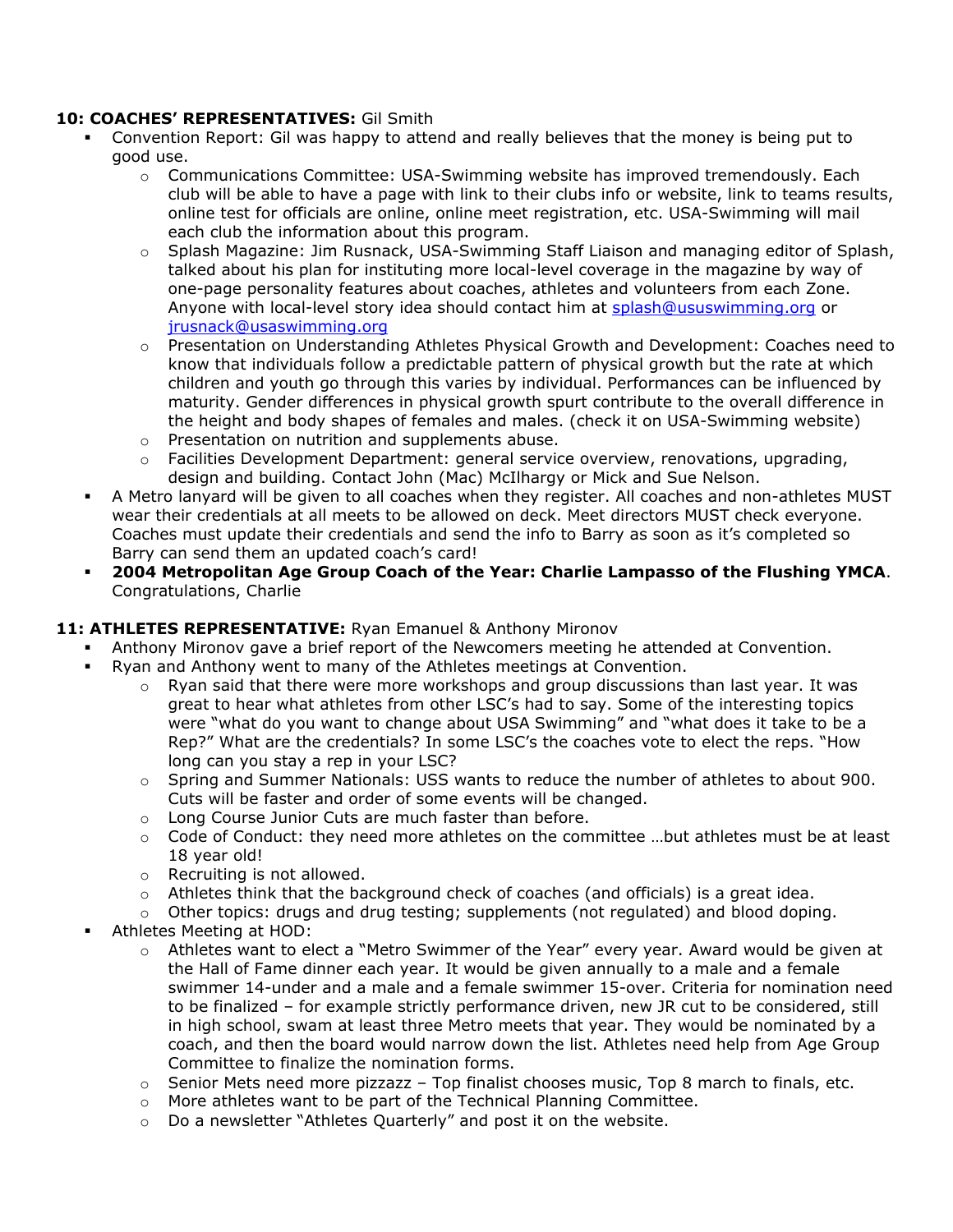# 12: **ZONE TEAM COORDINATOR: Barry Roffer**

Barry was unable to attend the meeting. Mary went over info in Age Group Report. Eastern Zones Short Course will be at GCIT in New Jersey.

# **13: REGISTRATION COORDINATOR:** Barry Roffer

Barry was unable to attend the meeting. Monique went over the requirements given out at Convention.

- All athletes registrations must be done on disk and emailed to the Metro office. Checks must be received for registrations to be official. Swimmers that were registered last year are OK until Dec. 31. New Swimmers can't swim in a meet until they are properly registered (and check is received).
- Starting in September, **Meet Directors must email an export file to the Metro Office to verify swimmers' registrations at least one week before each meet**. In Meet Manager, go to File/Export/Entries for SWIMS Times Recon. Pre-meet Registration Reconciliation is extremely important! After Barry receives file from meet director, he will verify the registrations and then send corrections back to meet director and to clubs involved. Meet director must then make the changes and corrections in meet manager before the meet, and coaches must also make corrections in their team database and/or register swimmers that are not registered.
- **Registrations are effective as soon as the money is received!** Unregistered swimmers that swim in a meet will be fined. Swimmers that were previously registered on another team (even 3 years ago) must fill out the transfer forms. Registration ID numbers stay with the athletes for their lifetime, so it is very important to have it correct right from the start. Coaches must correct their database since Clubs database affects National Times, Registration, History, Meet Recon, SWIMS, etc. It is easier to fix errors before the meet, rather than after the meet. That's why it is so important that all swimmers ID number be correct and that clubs use one single correct database for registrations and meets!
- **DO NOT ALLOW SWIMMERS IN A MEET WITHOUT REGISTRATION.**
- Coaches must pass the ASCA Test before they can register for their second year of coaching. It is available online (under coaches section).
- Make sure that all clubs database are identical! Coaches must have the same database as the person that does registration for the club.

#### **How to Combine Registration database with coaches database:**

1: make an export file of the roster from the team manager that the registration person uses (and make a printout so you know which one is the correct database)

2: import this roster into the coaches' team manager.

3: check for swimmers listed twice; click on the incorrect swimmer; click on the edit.

4: change the swimmer's last name, first name, initial and/or birth date to match the correct one.

5: click on OK. A warning will appear with the message that there are two the same and do you want to merge the two.

6: click yes and all data will be combined into one swimmer.

# **14: NATIONAL TIMES VERIFICATION/TOP 16:** Monique Grayson/Mary Ann Senecal

- Report from Convention: Terry Randolph (Top 16 Coordinator) handed out the new proposed time standards for Top 16, which are very different than last year. They will be reviewed every year. They feel that there are too many swimmers making the cuts and this confuses parents when their kid finishes  $121^{st}$  in Top 16. They are looking to have about 25 swimmers only making the Top 16 standards.
- Relays considered for Top 16 will now be 15-18 instead of 15-16 and 17-18. Once again Terry asked to inform all the coaches and meet directors that **relay names (in order of swim) and ages MUST be in the results at every meet.** Relays without names/ages WILL be deleted, even if the relay achieved a national time!
- Requirements to achieve a Top 16 time is the same as to achieve an Age Group Record: no watch time! It MUST be achieved with use of electronic system.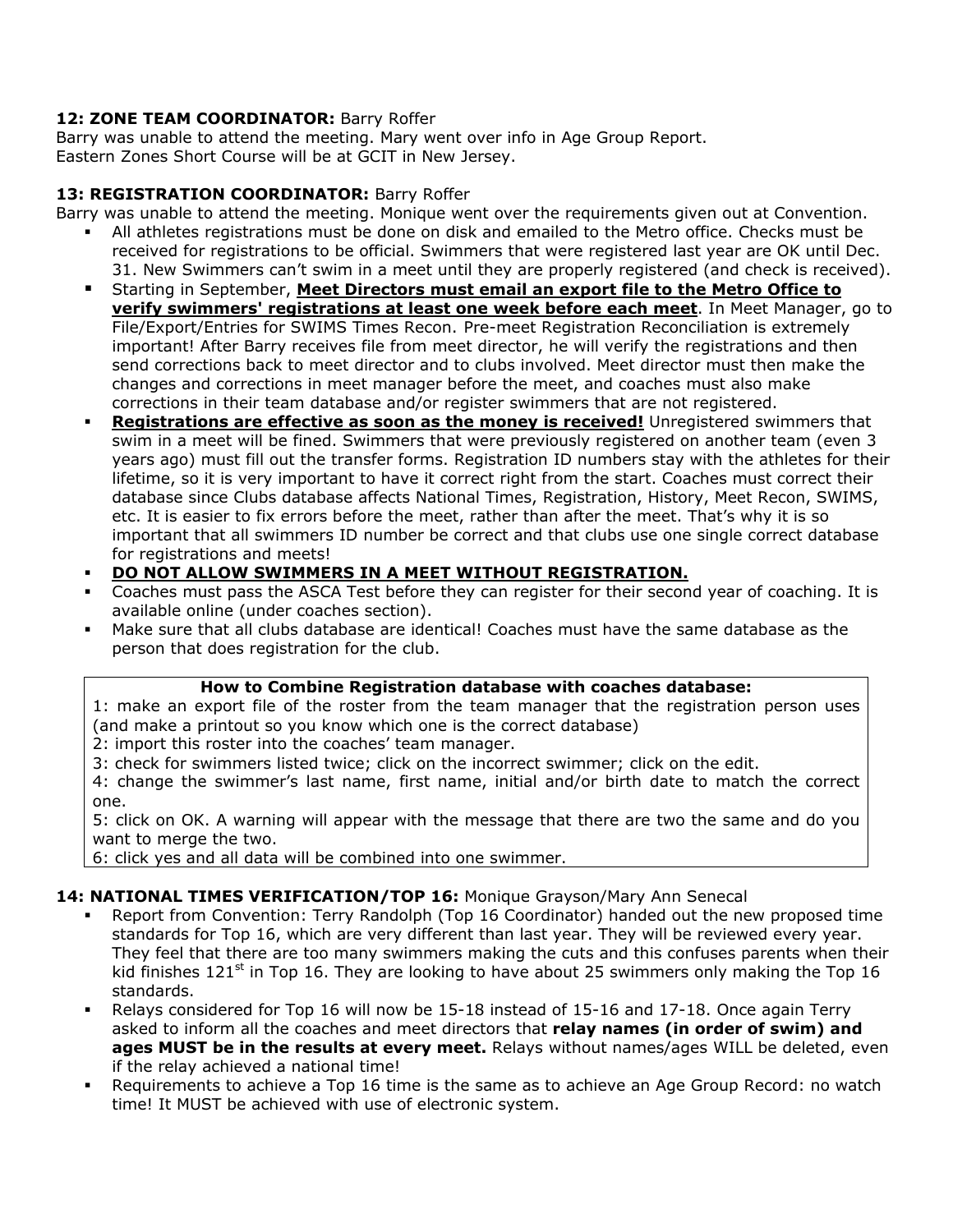- Everything in SWIMS is membership driven. Info MUST be the same as in Registration (team registration person and coaches must use the same database or errors occur. Make sure that all club's computers use same database). All swimmers MUST be registered before they swim in a meet, no exception!
- SWIMS will be used more and more for Times Recon before a meet, especially for meets with time standards. This way, we can see right away if a swimmer never did the time, or is too slow for a certain meet, or too fast for a meet! Converted times should not be used because they can't be proven.
- Reminder: High School swimming championships must be approved for observation prior to the meets. Meet director must fill out Form B and send it to either Mary Ann or Monique, at least 2 weeks before the meet. Swimmers that want their times to be entered in SWIMS must complete request forms prior to the meet. These forms must be handed in to the meet director at the beginning of warm-up so officials can be assigned to "observe" those swimmers.

# 15: TECHNICAL PLANNING: David Ellinghaus

- Meet notices should specify that all athletes must be registered with USA-Swimming by the **entry deadline**.
- Reminder to all clubs that awards must correspond to the number of lanes in the pool in which a meet is held – i.e. 6 lanes – top 6 places get awards (this applies to events for 12-under).
- Reminder that the host clubs don't have to pay the Metro 20% Surcharge for their own team entries – just for visiting clubs.
- There will be three (3) sets of standards for long course JO's (Y-L-S) so qualifying times can be verified (USA-Swimming database can't verify converted times).
- The Speedo Champions Series will have the Super Sectionals for Long Course again this year Short Course Sectionals will have the same time standards.
- Long Course Junior Nationals time standards are much faster closer to US Open standards.
- Zone Qualifier meet: We will revisit the cut-off times this season for 13-14 and 15-18 and slow them down a little bit. Only enter swimmers that **will actually go** to Eastern Zones if they qualify. We don't want athletes at ZQ if they have no intention to go to Zones.
- Swimmers that have never swum at the Speedo Champions Series (Sectionals) in an individual event may swim at SC Zones.
- **If you have ideas please email David.**

# **16: SAFETY COORDINATOR:**

Mary announced that JoAnn McCaffrey had resigned. Thanks for your help over the years, JoAnn!

- A reminder again to fill out incident reports they are very important for all injuries while your program is going on.
- A copy must be mailed to USA-Swimming, to the insurance company and to the Safety Chair (who should be appointed soon). Until then, you may send reports to Bea Hartigan
- Meet Marshals **must** be registered as non-athletes with USA-Swimming. They must be visible and be on deck throughout the meet. There should be at least 3 meet marshals at each session. Coaches and Meet Marshals must wear their registration cards during the meets. Meet Marshals must help the meet director to check credentials of all coaches, not just the head coach or the coach that picks up the scratch sheets at the desk!

# **17: HALL OF FAME:** Len Galluzzi

- The Hall of Fame banquet will take place on the first Tuesday after Memorial Day.
- The 2004 Hall of Fame was very successful thanks to the St. Johns Alumni Association.
- There will be a few changes in the voting body in the future: all elected members of the HOF become electors; add one more athlete Rep.; increased the number of electors from masters from 2 to 4; add two at large members. This will make for a committee of about 40 people.
- Nomination forms are ready and are included in clubs' packets. All nominations must be in by November first.
- Looking to have a working committee of 5 to 7 people to set the policy, organize the elections and put together and publicize the dinner. Attendance would be mandatory at 2 to 4 meetings a year.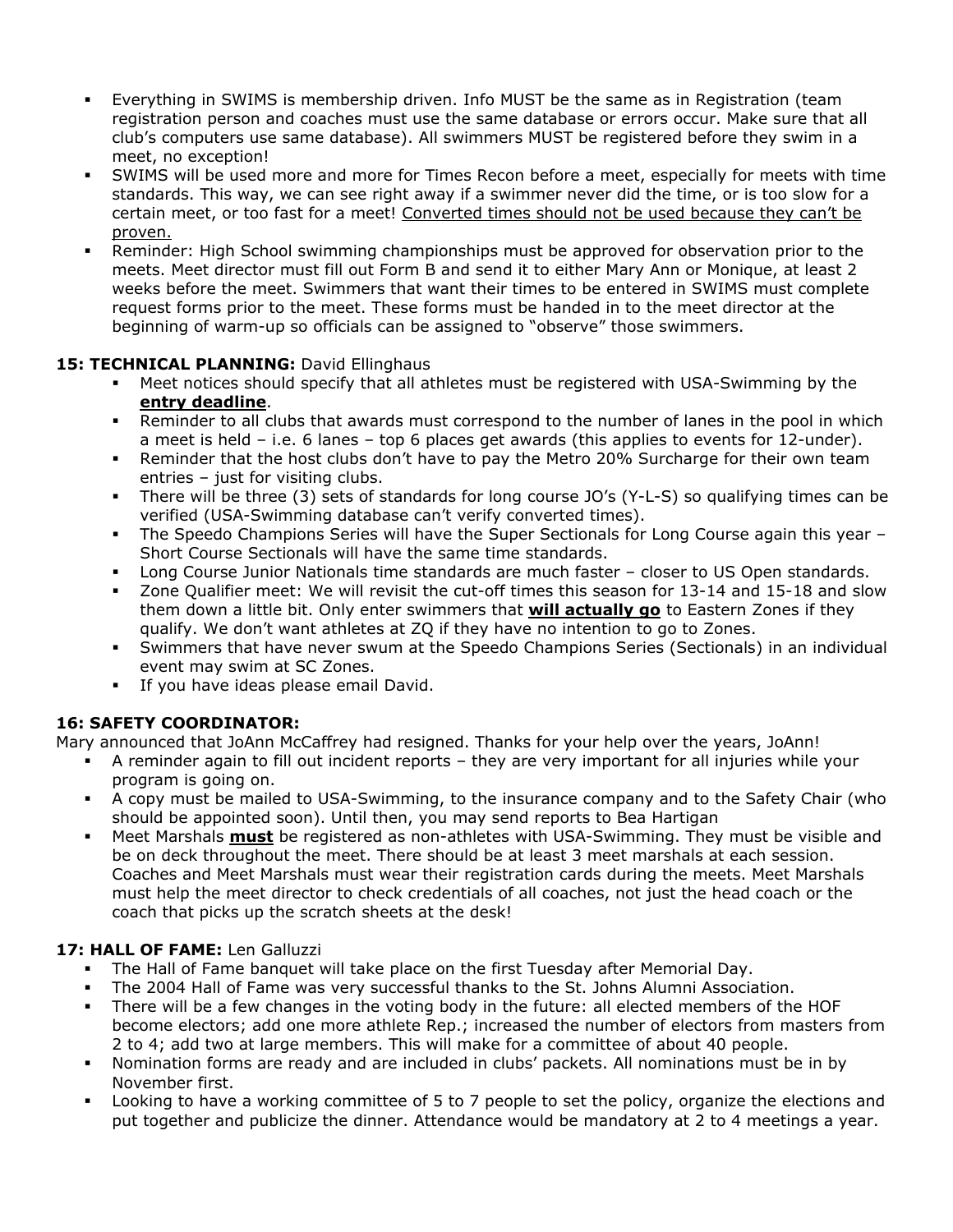# 18: **ADAPTED AQUATICS CHAIR:** Corinne Cody

Corinne was unable to attend the meeting.

- Corinne wants to encourage athletes with disabilities to register. Coaches make sure that the "Disability Box" on Registration form is checked if needed.
- There is an opportunity for a coach and official to attend the championship meet in Minnesota next June 9-11. Please keep checking for the application on the web page.
- The classification of disabilities is on the website. Swimmers must have a permanent disability to be considered (even learning disability).

# **19: SWIM-A-THON:** Rich Finkelstein

- Since USA Swimming owns the Swim-a-Thon<sup>®</sup> trademark, organizations must sign a contract agreeing to certain conditions regarding use of the term Swim-a-Thon®, how a Swim-a-Thon<sup>®</sup> is run, the collecting of donations, etc. Once a club completes the contract, USA Swimming supplies forms, promotional materials and all that is necessary for conducting a well-organized fund-raising event.
- Swim-a-Thon<sup>®</sup> is the **only** pledge for length swimming program recognized by USA Swimming and USA Swimming insurance. Swim-a-Thon® is a registered trademark owned by USA Swimming. Holding a Swim-a-Thon® without a contract would be a violation of this trademark. Any other type of swim for laps, lap-a-thon, etc. is also considered by the courts to be a violation of the registered Swim-a-Thon® trademark.
- Check USA-Swimming Website at Swim Clubs/USA-S Programs & Services/Swim A Thon

# **20: OPEN WATER COORDINATOR:** Bea Hartigan

- It was a perfect day weather-wise for this year's Metro 5K Championships (Metro Swimming and Metro Masters). Good attendance. In the Age Group program there were a good number of swimmers but a low number of teams in attendance. We need to encourage more teams to compete. They do give first-third place awards (even though there is technically only one lane!) Next year, it will probably be  $1-8<sup>th</sup>$  place awards in the Age Group events.
- The 10K Masters National Championship was held at the same time and they were very pleased with the organization of this event.
- We did not win either bid for the 2006 Masters 5K or 10K.

# **21: OLD BUSINESS:**

- David Ellinghaus said that we are not happy in this association with the new rules for short course Eastern Zones. Please email David ([dellinghaus@fasny.org\)](mailto:dellinghaus@fasny.org) or Eddie Lary ([elary@asphaltgreen.org\)](mailto:elary@asphaltgreen.org) to let them know if you want to see some changes regarding the meet. This way we will be able to let the Eastern Zone know how Metro feels on this topic. It is not fair for the swimmers to have to choose between going to Sectionals or going to Zones. Athletes who have achieved sectional cuts and swam at the meet can no longer compete at short course Eastern Zone Meet.
- Sentori's Photos: They are back! They collect money for pictures at meet but they don't send you the pictures! Be aware of this.
- Harbor Seals continues to have problems with their pool and the Board of Education. It was suggested that they contact Ira Klein or John "Mac" McIlhargy or Sue & Mick Nelson.

# **22: NEW BUSINESS:**

- A. Question: What is the process for a team to submit a meet if they failed to bid on it at the Bid Meeting? Mary mentioned that the team must submit it in writing and send it to the Board at the Metropolitan Office. The team must also mention why they were not in attendance at the Bid Meeting! Then it is passed out to the Board Members who then vote, case by case, to accept those meets or not. If you know that you will not be at a meeting, you can always submit your bids ahead of time.
- B. Jewish Athletes are encouraged to apply for the  $17<sup>th</sup>$  Maccabi Games that will take place in Israel in the summer of 2005. Barry Roffer will be going as assistant coach. There are Open and Junior divisions.